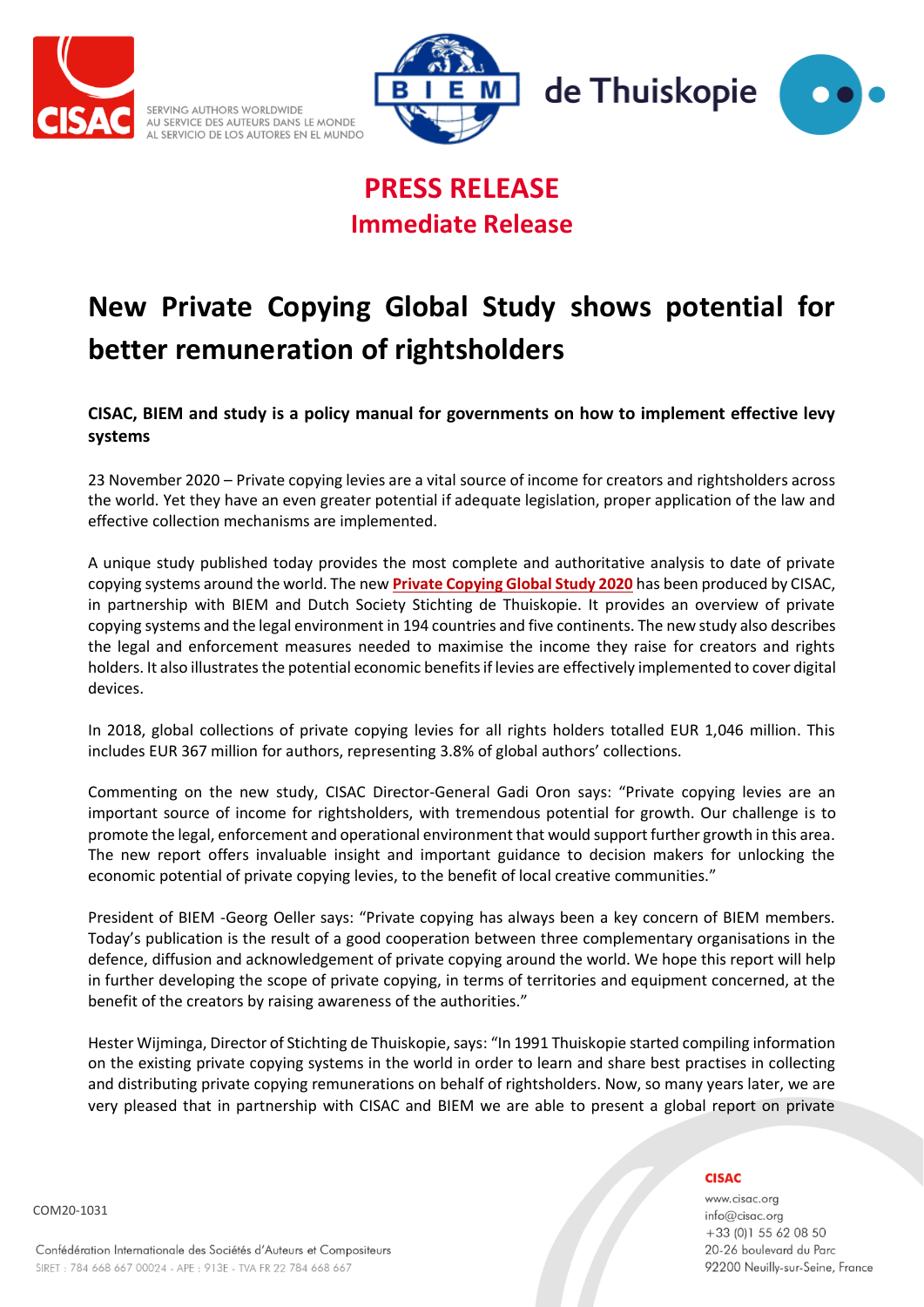copying. Sharing our knowledge and combining our expertise have resulted in the most extensive and complete work on private copying yet to be published."

The 2020 Global Study combines and extends two previous reports, by Stichting de Thuiskopie (International Survey on Private Copying – Law and Practice 2016, in collaboration with WIPO), and by CISAC (the 2017 Global Private Copying Study). BIEM is also partnering in the new project to promote better awareness of the importance of private copying.

Numerous governments have focused on actions to improve private copying collections in recent years. In the Africa region, four new countries have recently started collecting private copy remuneration (Malawi, Morocco, Tunisia, and Cap Verde).

Currently the West African Economic and Monetary Union, supported by CISAC, is supporting the adoption of a Directive aimed at implementing private copying levies in 8 member states (Benin, Burkina Faso, Ivory Coast, Guinea Bissau, Mali, Niger, Senegal, and Togo). Positive developments are also taking place in Latin America and Asia.

#### **The study – a summary**

The common study is intended as an information tool for governments and policy makers, a reference for negotiations on fees and a source of data. It contains all the information that stakeholders need to know on private copying, from the legal framework to the practical implementation of private copying.

Using multiple data sources, the study examines the copyright laws of 194 countries in 5 continents and classifies, for each continent, the countries under 4 categories, from the lowest level of development to the most developed:

- Countries without a private copying exception
- Countries with a private copying exception but without a remuneration system
- Countries with a remuneration system but without collection and distribution mechanisms
- Countries with remuneration system and collection and distribution mechanisms

New elements include:

- **Broader analysis**: the new study covers both authors rights and neighbouring rights (for example, the figures of collections include both authors and neighbouring rights shares). Countries hitherto not included were also added.
- **More data**: detailed information on tariffs/levy and devices (media/equipment) subject to the levy, as well as private copying collections from 2015 to 2018
- **More contextual analysis**: the study outlines the model private copying system, from the legal background to its practical implementation:
	- o Tariff levy setting
	- o Liability
	- o Exemptions
	- o Collection process and distribution schemes
	- Social and cultural deductions
- **New economic analysis**: the study includes a comprehensive economic analysis of private copying revenue trends in the last 4 years, with levy income estimates based on levies paid by 2 hypothetical households in different territories
- The economic analysis also includes an **estimation of revenue potential** per device for 7 targeted countries with potential future regulatory amendments (Bulgaria, Canada, Denmark, Japan, Korea,